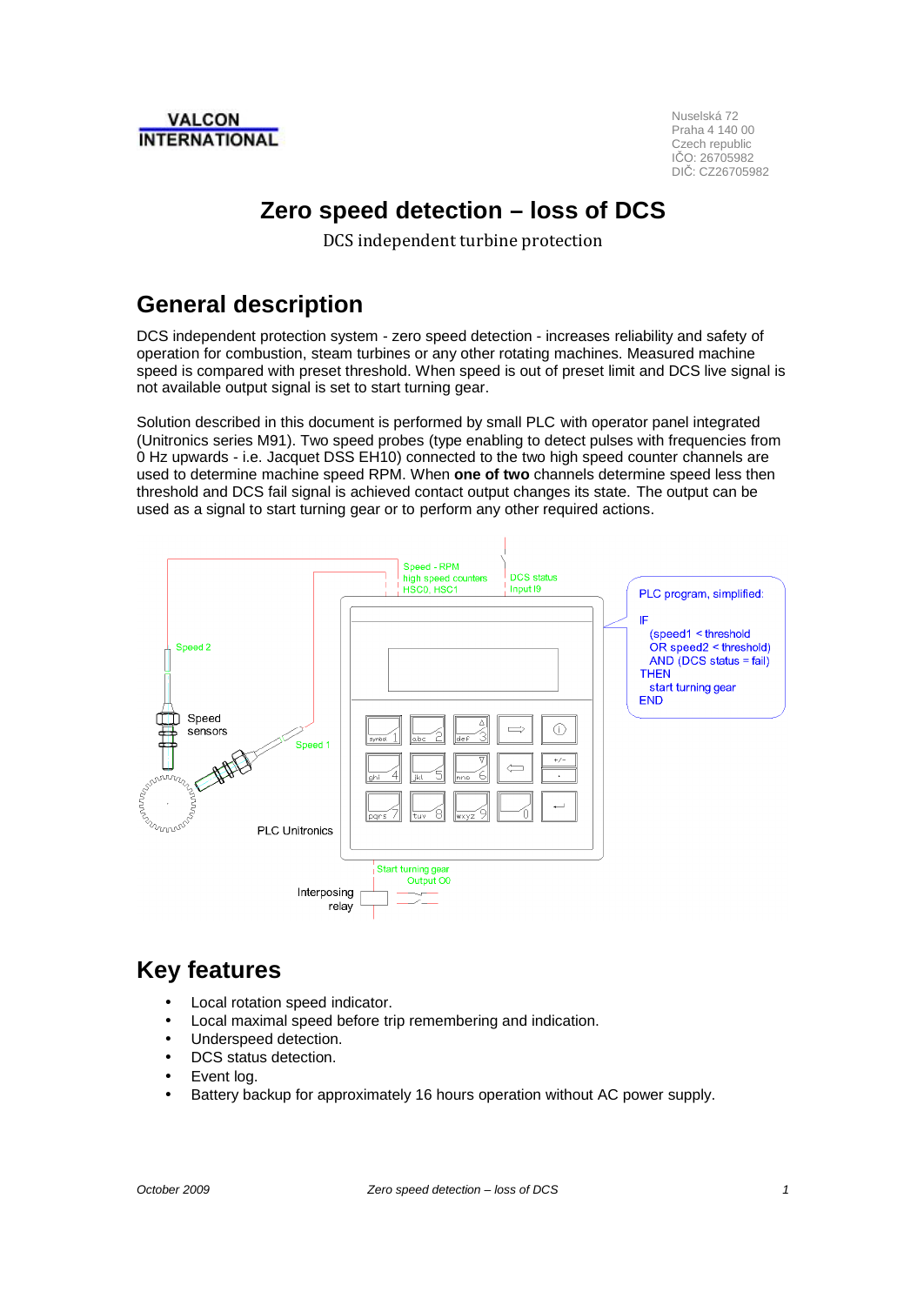# **INTERNATIONAL**

**IN** Nuselská 72 Praha 4 140 00 Czech republic IČO: 26705982 DIČ: CZ26705982

# **PLC Unitronics M91**

Our proposal is using DCS independent PLC Unitronics M91 executing program to perform all necessary readings, logics and actions. Unitronics (type M91-2-R1) has 3 internal high-speed counter inputs available for frequency measurement. User display and keyboard is available so maintenance personnel can check measured speed and DCS fail signal status on the display or change RPM threshold using user keyboard.

Input pulses converted to RMP can be compared with user-predefined RPM thresholds. In PLC logic consequent actions can be done when some threshold is reached. In general case for turbines it means to close/open output contact to start turning gear.

Since the PLC Unitronics M91 is an autonomous device and DCS independent power supply is available, it continues detecting incoming pulse frequency – machine speed and closes/opens relay contact in case DCS fails. Interposing relay is used to start turning gear. Relay can be included in the turning gear start logic  $-$  NO, NC contacts are available.

### **Installed devices - requirements**

- **Two DCS independent speed probes.**
- Small compact PLC with operator panel Unitronics, M91.
- Uninterruptible power supply 230V/24V DC.
- Battery Module 24V/3,4Ah.
- Zero speed bypass relay (it will energize turning gear motor power supply when turbine revolutions drop below turning gear threshold).

#### **Main advantages**

- 1. Easy and compact PLC construction:
	- a. Three high speed counter/frequency measurement inputs and six contact outputs available in PLC itself. No additional I/O modules required.
	- b. User interface display and keyboard available directly on the PLC front panel. No additional display and keyboard required.
	- c. Serial communication is available in PLC itself (RS232/RS485 port, protocol Modbus supported). OPC communication available. No additional module required.
	- d. A small mounting place required.
- 2. With a separate battery back-upped power supply this solution offers DCS independent protection to start turning gear in case zero speed is reached. This can increase turbine operation safety and extend turbine operating time.
- 3. DCS fault signal can be connected and processed by PLC's internal logic.